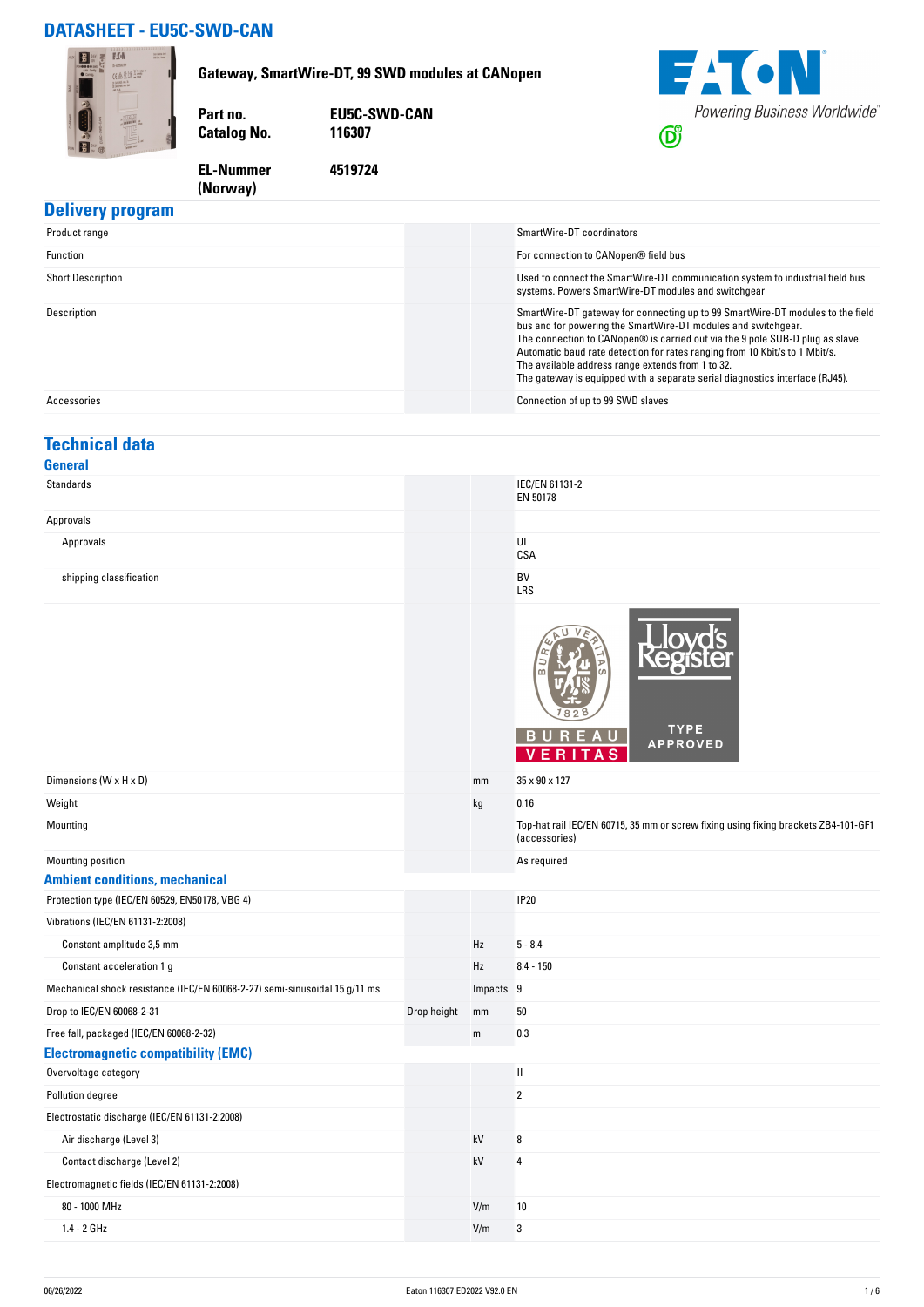| 2 - 2.7 GHz                                                                       |                           | V/m             | 1                                                                   |
|-----------------------------------------------------------------------------------|---------------------------|-----------------|---------------------------------------------------------------------|
| Radio interference suppression                                                    |                           |                 | <b>EN 55011 Class A</b>                                             |
| Burst (IEC/EN 61131-2:2008, Level 3)                                              |                           |                 |                                                                     |
| Supply cable                                                                      |                           | kV              | 2                                                                   |
| Fieldbus cable                                                                    |                           | kV              | 1                                                                   |
| SmartWire-DT cable                                                                |                           | kV              | 1                                                                   |
| Surge (IEC/EN 61131-2:2008, Level 1)                                              |                           |                 |                                                                     |
| Supply cable                                                                      |                           |                 | $0.5$ kV                                                            |
| Radiated RFI (IEC/EN 61131-2:2008, Level 3)                                       |                           | V               | 10                                                                  |
| <b>Operating conditions</b>                                                       |                           |                 |                                                                     |
| Climatic environmental conditions                                                 |                           |                 |                                                                     |
| Climatic proofing                                                                 |                           |                 | In accordance with IEC 60068-2                                      |
| Ambient temperature                                                               |                           |                 |                                                                     |
| Operation                                                                         | $\vartheta$               | °C              | $-25 - +55$                                                         |
| Storage                                                                           | $\vartheta$               | °C              | $-40 - +70$                                                         |
| Atmospheric conditions                                                            |                           |                 |                                                                     |
| Relative humidity, non-condensing (IEC/EN 60068-2-30)                             |                           | $\%$            | $5 - 95$                                                            |
| Air pressure (operation)                                                          |                           | hPa             | 795 - 1080                                                          |
| <b>Supply voltage UAux</b>                                                        |                           |                 |                                                                     |
| Rated operational voltage                                                         | $U_{Aux}$                 | $\sf V$         | 24 V DC (-15/+20%)                                                  |
| Residual ripple on the input voltage                                              |                           | %               | $\leq 5$                                                            |
| Protection against polarity reversal                                              |                           |                 | Yes                                                                 |
| Max. current                                                                      | $I_{\text{max}}$          | Α               | 3                                                                   |
| Short-circuit rating                                                              |                           |                 | no, external fuse FAZ Z3                                            |
| Power loss                                                                        | P                         | W               | Normally 1                                                          |
| Potential isolation                                                               |                           |                 | No                                                                  |
| Rated operating voltage of 24-V-DC slaves                                         |                           | V               | typ. $U_{Aux}$ - 0.2                                                |
| <b>Supply voltage UPow</b>                                                        |                           |                 |                                                                     |
| Supply voltage                                                                    | U <sub>Pow</sub>          | V               | 24 V DC (-15/+20%)                                                  |
| Input voltage ripple                                                              |                           | $\%$            | $\leq 5$                                                            |
| Protection against polarity reversal                                              |                           |                 | yes                                                                 |
| Rated current                                                                     |                           | А               | 0.6                                                                 |
| Overload proof                                                                    |                           |                 | yes                                                                 |
| Inrush current and duration                                                       |                           | Α               | 12.5 A/6 ms                                                         |
| Heat dissipation at 24 V DC                                                       |                           | W               | 3.8                                                                 |
| Potential isolation between U <sub>Pow</sub> and 15 V SmartWire-DT supply voltage |                           |                 | No                                                                  |
|                                                                                   |                           |                 |                                                                     |
| Bridging voltage dips                                                             |                           | ms              | 10                                                                  |
| <b>Repetition rate</b>                                                            |                           | $\mathbb S$     | 1                                                                   |
| <b>Status indication</b><br><b>SmartWire-DT supply voltage</b>                    |                           | LED             | yes                                                                 |
| Rated operating voltage                                                           | $\mathsf{U}_{\mathsf{e}}$ | V               | $14,5 \pm 3 \%$                                                     |
|                                                                                   |                           |                 |                                                                     |
| max. current                                                                      | $I_{\text{max}}$          | Α               | 0.7                                                                 |
| Short-circuit rating<br><b>Connection supply voltages</b>                         |                           |                 | Yes                                                                 |
| <b>Connection type</b>                                                            |                           |                 | Push in terminals                                                   |
| Solid                                                                             |                           |                 | $0.2 - 1.5$                                                         |
|                                                                                   |                           | mm <sup>2</sup> |                                                                     |
| Flexible with ferrule                                                             |                           | mm <sup>2</sup> | $0.25 - 1.5$                                                        |
| UL/CSA solid or stranded                                                          |                           | AWG             | $24 - 16$                                                           |
| <b>SmartWire-DT network</b>                                                       |                           |                 |                                                                     |
| <b>Station type</b>                                                               |                           |                 | SmartWire-DT master                                                 |
| Number of SmartWire-DT slaves                                                     |                           |                 | 99                                                                  |
| <b>Baud Rates</b>                                                                 |                           | kBd             | 125<br>250                                                          |
| Status indication                                                                 |                           |                 | SmartWire-DT master LED: red/green<br>Configurations LED: red/green |
| Connections                                                                       |                           |                 | Plug, 8-pole                                                        |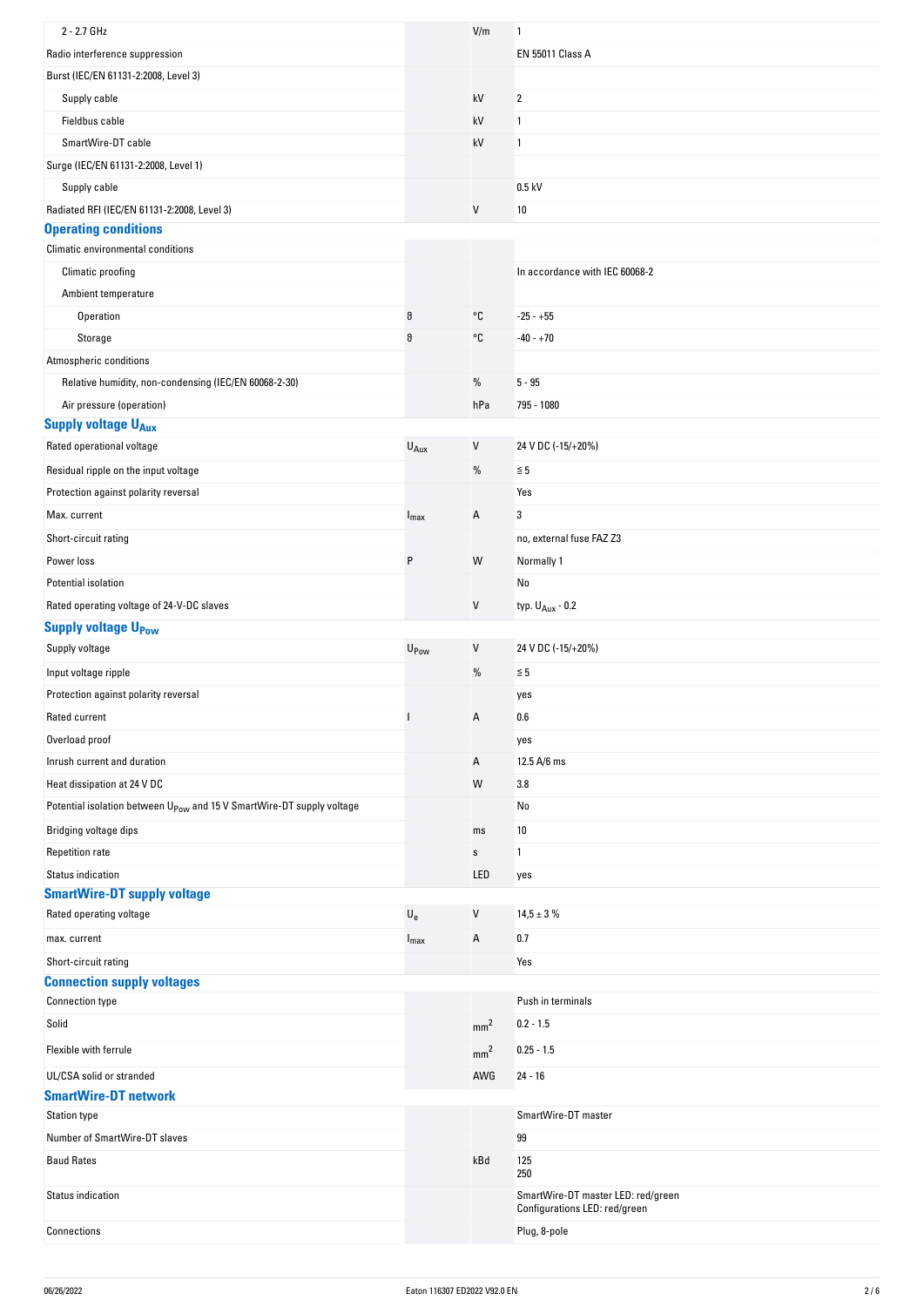| Plug connector                           |              |            | <b>Blade terminal SWD4-8MF2</b>                                                                                                                                                                                                                             |
|------------------------------------------|--------------|------------|-------------------------------------------------------------------------------------------------------------------------------------------------------------------------------------------------------------------------------------------------------------|
| <b>Fieldbus interface</b>                |              |            |                                                                                                                                                                                                                                                             |
| Module type                              |              |            | CANopen® slave                                                                                                                                                                                                                                              |
| Protocol                                 |              |            | <b>CANopen®</b>                                                                                                                                                                                                                                             |
| Input data, max.                         |              | Byte       | 128                                                                                                                                                                                                                                                         |
| Output data, max.                        |              | Byte       | 128                                                                                                                                                                                                                                                         |
| <b>Baud Rate</b>                         |              |            |                                                                                                                                                                                                                                                             |
| <b>Baud Rates</b>                        |              |            | up to 1 MBit/s                                                                                                                                                                                                                                              |
| Baud rate setting                        |              |            | automatic                                                                                                                                                                                                                                                   |
| <b>Station address</b>                   |              |            | 232                                                                                                                                                                                                                                                         |
| Address allocation                       |              |            | via DIP switch                                                                                                                                                                                                                                              |
| Status display interface                 | Multi colour | <b>LED</b> | CAN                                                                                                                                                                                                                                                         |
| <b>Terminating resistor</b>              |              |            | Switchable via DIP switches                                                                                                                                                                                                                                 |
| Connection design for field bus          |              |            | 1 x SUB-D plug, 9-pole                                                                                                                                                                                                                                      |
| Potential isolation                      |              |            | Yes                                                                                                                                                                                                                                                         |
| <b>Technical data in sheet catalogue</b> |              |            |                                                                                                                                                                                                                                                             |
| Other technical data (sheet catalogue)   |              |            | <b>Technical data</b>                                                                                                                                                                                                                                       |
| <b>Notes</b>                             |              |            | If contactors with a total current consumption > 3 A are connected, a power feeder<br>module EU5C-SWD-PF1/2 has to be used.<br>If SWD modules with a total current consumption > 0.7 A are connected, a power<br>feeder module EU5C-SWD-PF2 has to be used. |

# **Design verification as per IEC/EN 61439**

| Technical data for design verification                                                                                    |                   |    |                                                                                                                                     |
|---------------------------------------------------------------------------------------------------------------------------|-------------------|----|-------------------------------------------------------------------------------------------------------------------------------------|
| Rated operational current for specified heat dissipation                                                                  | $I_{n}$           | А  | 0                                                                                                                                   |
| Heat dissipation per pole, current-dependent                                                                              | $P_{vid}$         | W  | $\boldsymbol{0}$                                                                                                                    |
| Equipment heat dissipation, current-dependent                                                                             | $P_{\text{vid}}$  | W  | 0                                                                                                                                   |
| Static heat dissipation, non-current-dependent                                                                            | $P_{VS}$          | W  | 1                                                                                                                                   |
| Heat dissipation capacity                                                                                                 | $P_{\text{diss}}$ | W  | 0                                                                                                                                   |
| Operating ambient temperature min.                                                                                        |                   | °C | $-25$                                                                                                                               |
| Operating ambient temperature max.                                                                                        |                   | °C | 55                                                                                                                                  |
| Degree of Protection                                                                                                      |                   |    | <b>IP20</b>                                                                                                                         |
| IEC/EN 61439 design verification                                                                                          |                   |    |                                                                                                                                     |
| 10.2 Strength of materials and parts                                                                                      |                   |    |                                                                                                                                     |
| 10.2.2 Corrosion resistance                                                                                               |                   |    | Meets the product standard's requirements.                                                                                          |
| 10.2.3.1 Verification of thermal stability of enclosures                                                                  |                   |    | Meets the product standard's requirements.                                                                                          |
| 10.2.3.2 Verification of resistance of insulating materials to normal heat                                                |                   |    | Meets the product standard's requirements.                                                                                          |
| 10.2.3.3 Verification of resistance of insulating materials to abnormal heat<br>and fire due to internal electric effects |                   |    | Meets the product standard's requirements.                                                                                          |
| 10.2.4 Resistance to ultra-violet (UV) radiation                                                                          |                   |    | Meets the product standard's requirements.                                                                                          |
| 10.2.5 Lifting                                                                                                            |                   |    | Does not apply, since the entire switchgear needs to be evaluated.                                                                  |
| 10.2.6 Mechanical impact                                                                                                  |                   |    | Does not apply, since the entire switchgear needs to be evaluated.                                                                  |
| 10.2.7 Inscriptions                                                                                                       |                   |    | Meets the product standard's requirements.                                                                                          |
| 10.3 Degree of protection of ASSEMBLIES                                                                                   |                   |    | Meets the product standard's requirements.                                                                                          |
| 10.4 Clearances and creepage distances                                                                                    |                   |    | Meets the product standard's requirements.                                                                                          |
| 10.5 Protection against electric shock                                                                                    |                   |    | Does not apply, since the entire switchgear needs to be evaluated.                                                                  |
| 10.6 Incorporation of switching devices and components                                                                    |                   |    | Does not apply, since the entire switchgear needs to be evaluated.                                                                  |
| 10.7 Internal electrical circuits and connections                                                                         |                   |    | Is the panel builder's responsibility.                                                                                              |
| 10.8 Connections for external conductors                                                                                  |                   |    | Is the panel builder's responsibility.                                                                                              |
| 10.9 Insulation properties                                                                                                |                   |    |                                                                                                                                     |
| 10.9.2 Power-frequency electric strength                                                                                  |                   |    | Is the panel builder's responsibility.                                                                                              |
| 10.9.3 Impulse withstand voltage                                                                                          |                   |    | Is the panel builder's responsibility.                                                                                              |
| 10.9.4 Testing of enclosures made of insulating material                                                                  |                   |    | Is the panel builder's responsibility.                                                                                              |
| 10.10 Temperature rise                                                                                                    |                   |    | The panel builder is responsible for the temperature rise calculation. Eaton will<br>provide heat dissipation data for the devices. |
| 10.11 Short-circuit rating                                                                                                |                   |    | Is the panel builder's responsibility.                                                                                              |
| 10.12 Electromagnetic compatibility                                                                                       |                   |    | Is the panel builder's responsibility.                                                                                              |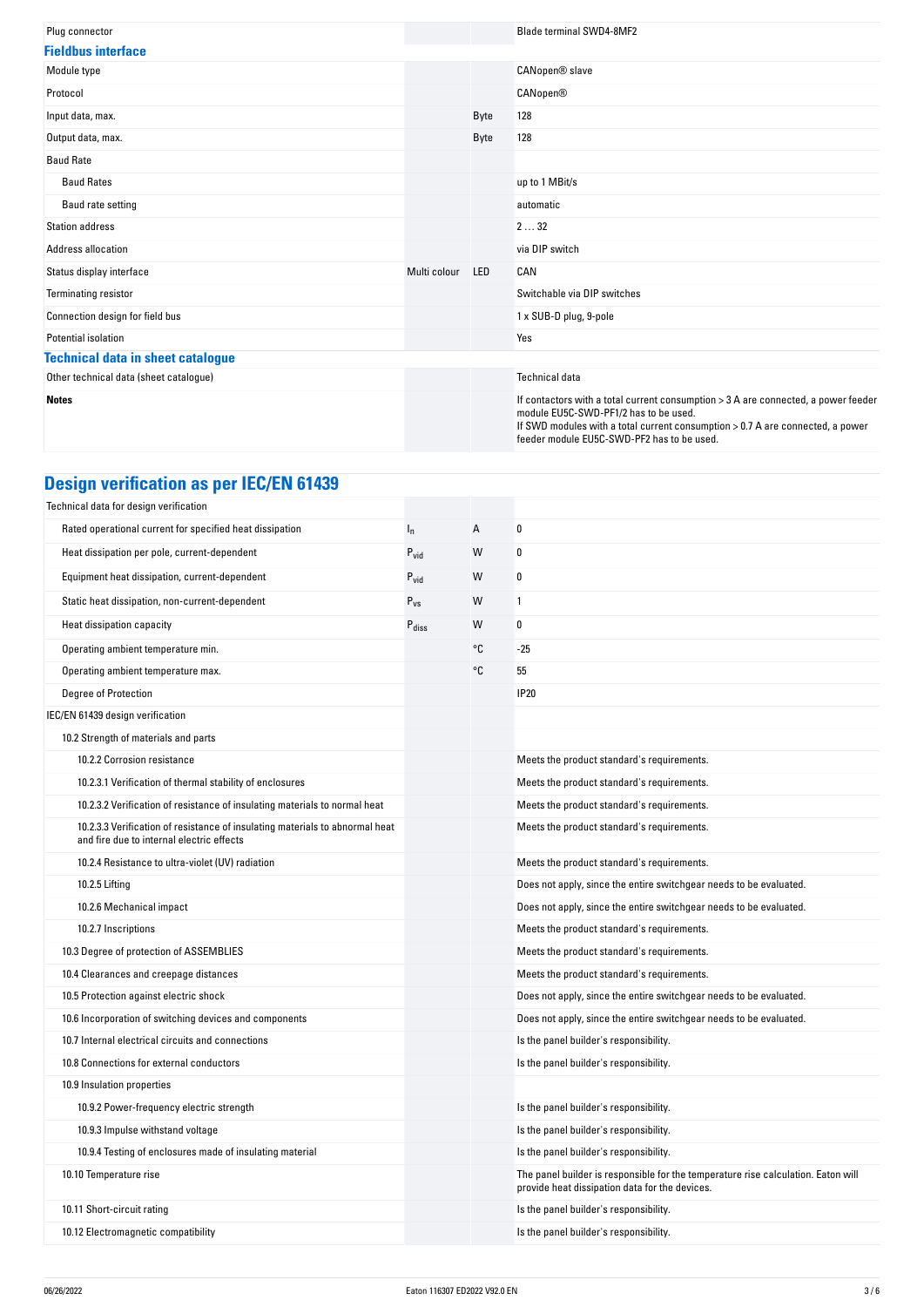10.13 Mechanical function The instruction The device meets the requirements, provided the information in the instruction leaflet (IL) is observed.

### **Technical data ETIM 8.0**

Programmable logic controllers PLC (EG000024) / Fieldbus, decentr. periphery - communication module (EC001604)

| Electric engineering, automation, process control engineering / Control / Field bus, decentralized peripheral / Field bus, decentralized peripheral - communications module |  |
|-----------------------------------------------------------------------------------------------------------------------------------------------------------------------------|--|
| (ecl@ss10.0.1-27-24-26-08 [BAA073013])                                                                                                                                      |  |

| Supply voltage AC 50 Hz                                | V | $0 - 0$       |
|--------------------------------------------------------|---|---------------|
| Supply voltage AC 60 Hz                                | V | $0 - 0$       |
| Supply voltage DC                                      | V | $20.4 - 28.8$ |
| Voltage type of supply voltage                         |   | DC            |
| Supporting protocol for TCP/IP                         |   | No            |
| Supporting protocol for PROFIBUS                       |   | No            |
| Supporting protocol for CAN                            |   | Yes           |
| Supporting protocol for INTERBUS                       |   | No            |
| Supporting protocol for ASI                            |   | No            |
| Supporting protocol for KNX                            |   | No            |
| Supporting protocol for Modbus                         |   | No            |
| Supporting protocol for Data-Highway                   |   | No            |
| Supporting protocol for DeviceNet                      |   | No            |
| Supporting protocol for SUCONET                        |   | No            |
| Supporting protocol for LON                            |   | No            |
| Supporting protocol for SERCOS                         |   | No            |
| Supporting protocol for PROFINET IO                    |   | No            |
| Supporting protocol for PROFINET CBA                   |   | No            |
| Supporting protocol for Foundation Fieldbus            |   | No            |
| Supporting protocol for EtherNet/IP                    |   | No            |
| Supporting protocol for AS-Interface Safety at Work    |   | No            |
| Supporting protocol for DeviceNet Safety               |   | No            |
| Supporting protocol for INTERBUS-Safety                |   | No            |
| Supporting protocol for PROFIsafe                      |   | No            |
| Supporting protocol for SafetyBUS p                    |   | No            |
| Supporting protocol for other bus systems              |   | No            |
| Radio standard Bluetooth                               |   | No            |
| Radio standard Wi-Fi 802.11                            |   | No            |
| <b>Radio standard GPRS</b>                             |   | No            |
| Radio standard eGPRS                                   |   | No            |
| Radio standard GSM                                     |   | No            |
| Radio standard LTE                                     |   | No            |
| Radio standard UMTS                                    |   | No            |
| 10 link master                                         |   | No            |
| System accessory                                       |   | Yes           |
| Degree of protection (IP)                              |   | <b>IP20</b>   |
| With potential separation                              |   | No            |
| Fieldbus connection over separate bus coupler possible |   | No            |
| Rail mounting possible                                 |   | Yes           |
| Wall mounting/direct mounting                          |   | Yes           |
| Front built-in possible                                |   | No            |
| Rack-assembly possible                                 |   | No            |
| Suitable for safety functions                          |   | Yes           |
| SIL according to IEC 61508                             |   | None          |
| Performance level according to EN ISO 13849-1          |   | None          |
| Appendant operation agent (Ex ia)                      |   | No            |
| Appendant operation agent (Ex ib)                      |   | No            |
| Explosion safety category for gas                      |   | None          |
| Explosion safety category for dust                     |   | None          |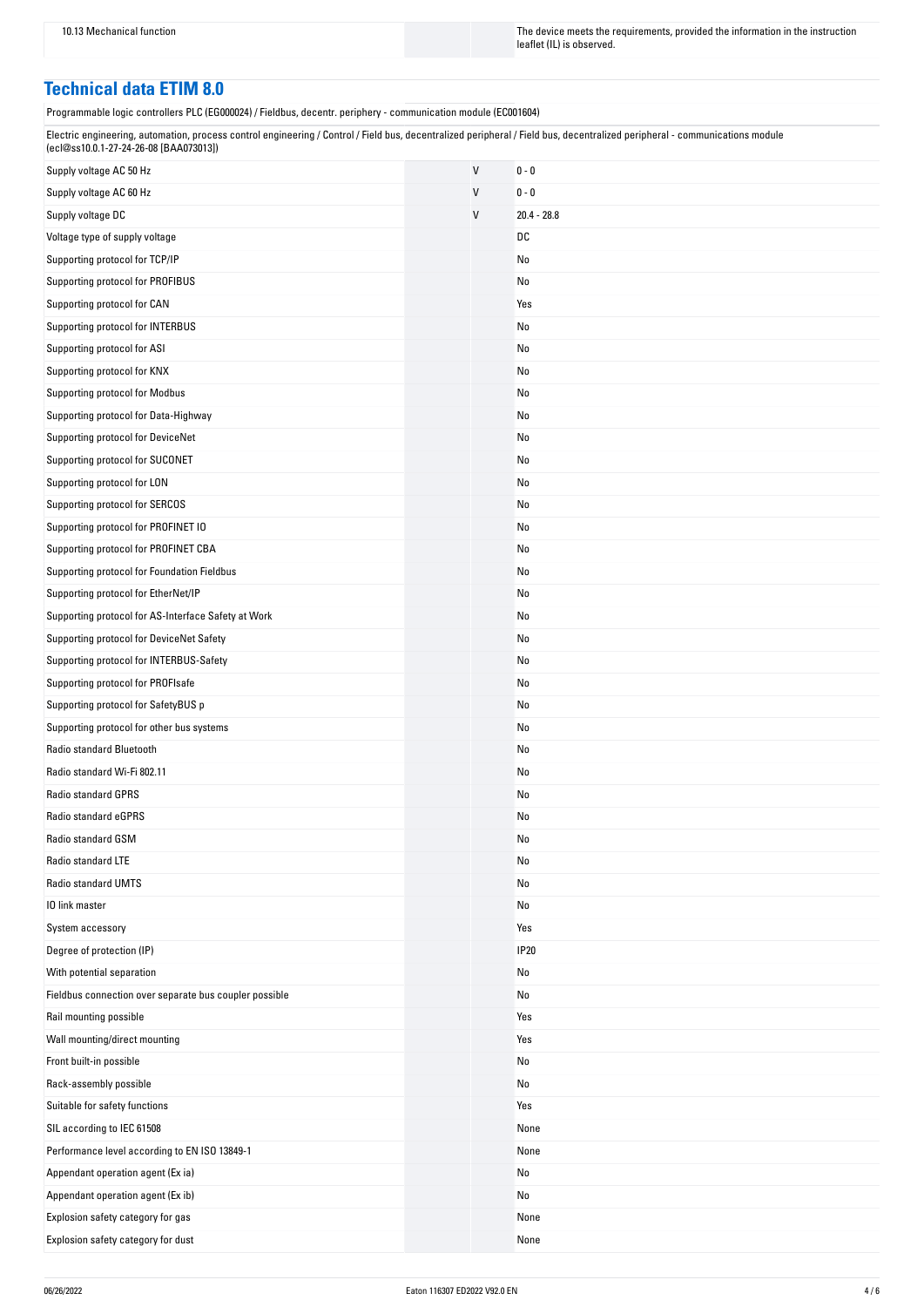| Width  | mm | 35  |
|--------|----|-----|
| Height | mm | 90  |
| Depth  | mm | 127 |

| <b>Approvals</b>                     |                          |
|--------------------------------------|--------------------------|
| UL File No.                          | E29184                   |
| UL Category Control No.              | <b>NKCR</b>              |
| CSA File No.                         | 2324643                  |
| CSA Class No.                        | 3211-07                  |
| North America Certification          | UL listed, CSA certified |
| Specially designed for North America | No                       |

## **Dimensions**



SmartWire-DT Gateways